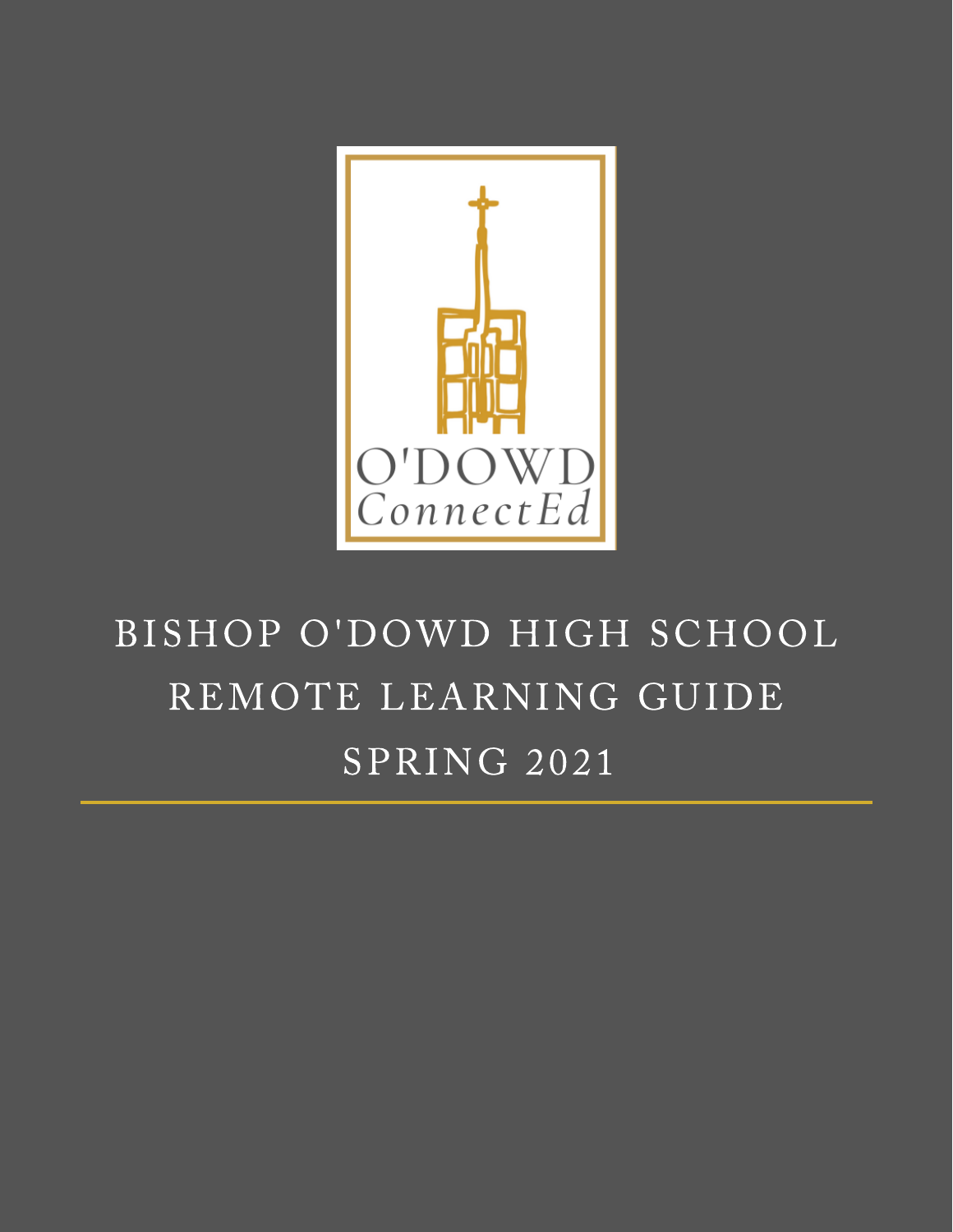

### Table of Contents

| <b>Student Expectations</b>                       |    |
|---------------------------------------------------|----|
| Student Support                                   |    |
| Parent Recommendations                            | 12 |
| Health & Wellness and<br><b>Clinical Services</b> | 15 |

*Bishop O'Dowd reserves the right to amend the policies, protocols, and expectations put forth in the Remote Learning Guide.*

Updated 12.17.20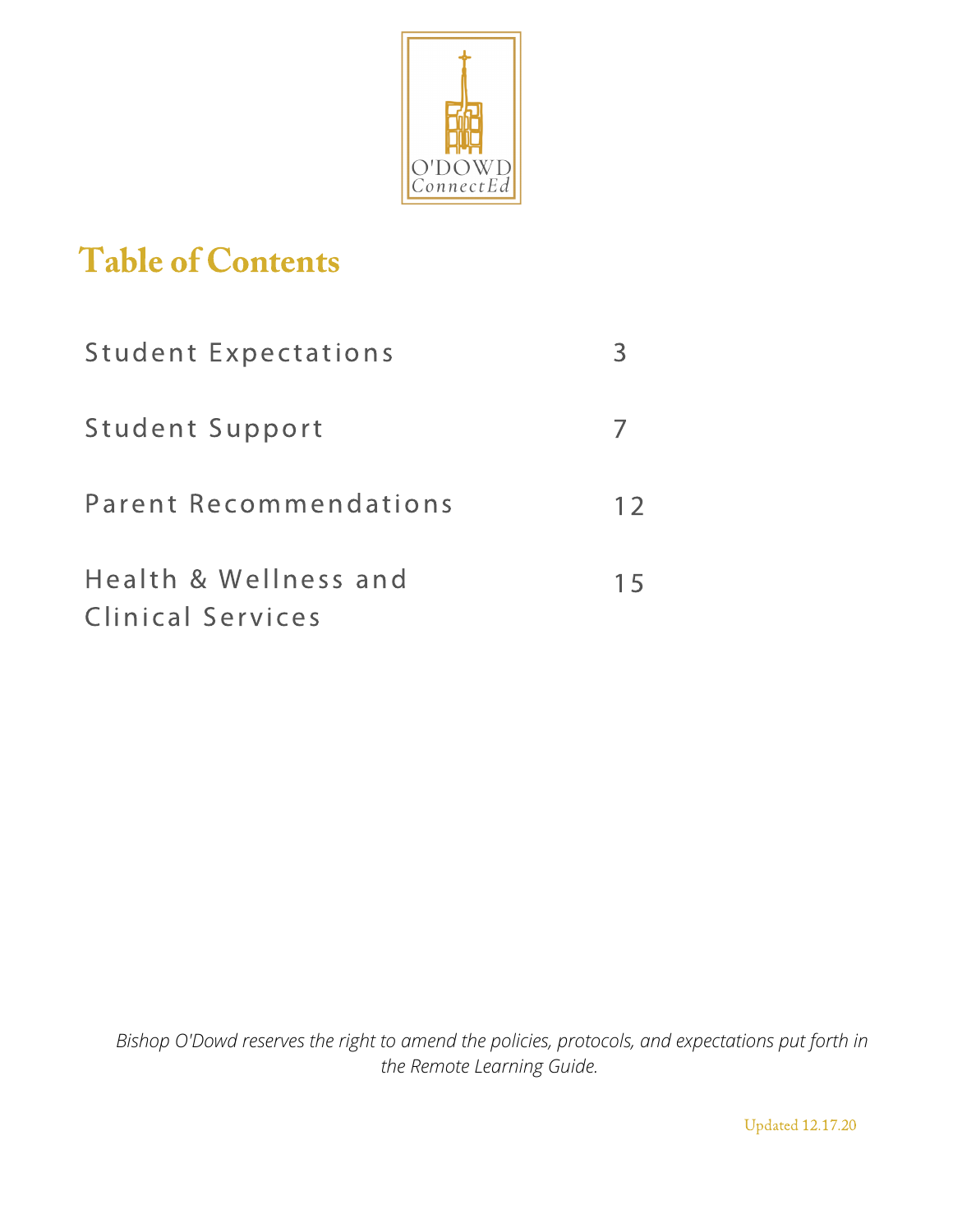### STUDENT EXPECTATIONS BISHOP O'DOWD HIGH SCHOOL

During our remote learning for Spring 2021, students will be required to "attend" their classes following our remote learning schedule below. Teachers will take attendance through PowerSchool.

| <b>Black and Gold</b><br><b>Class Times</b> | Monday<br>(Black) | Tuesday<br>(Gold) | Wednesday<br>(Special Flex<br><b>Schedule</b> ) | Thursday<br>(Black) | <b>Friday</b><br>(Gold) |
|---------------------------------------------|-------------------|-------------------|-------------------------------------------------|---------------------|-------------------------|
| $9:00$ a.m. $-10:20$ a.m.                   | Period 1          | Period 5          |                                                 | Period 1            | Period 5                |
| $10:30$ a.m. $-11:50$ a.m.                  | Period 2          | Period 6          | *See                                            | Period <sub>2</sub> | Period 6                |
| 11:50 a.m. $-$ 12:30 p.m.                   | Lunch             | Lunch             | Wednesday<br>Schedule                           | Lunch               | Lunch                   |
| 12:30 p.m. $-1:50$ p.m.                     | Period 3a/3b      | Period 7a/7b      | Below                                           | Period 3a/3b        | Period 7a/7b            |
| $2:00 p.m. - 3:20 p.m.$                     | Period 4          | Period 8          |                                                 | Period 4            | Period 8                |

| <b>Wednesday Flex Schedule</b> |                                                                                              |  |  |  |  |
|--------------------------------|----------------------------------------------------------------------------------------------|--|--|--|--|
| $9:00$ a.m. $-10:30$ a.m       | Department Collaboration<br>Counseling<br>Academic Support<br>Health and Wellness Services   |  |  |  |  |
| 10:30 a.m. $- 12:00$ p.m.      | Teacher Office Hours                                                                         |  |  |  |  |
| $12:00$ p.m. $- 12:30$ p.m.    | Lunch                                                                                        |  |  |  |  |
| $12:30$ p.m. $-3:00$ p.m.      | Co-Curricular Activities<br>Department Collaboration & Planning<br>Grading Time for Teachers |  |  |  |  |

### Student Expectations

### Class Meetings

- Classes will take place during the modified schedule. During the specified class periods, teachers will meet with students virtually (using Google or Zoom per posted teacher specifications). Teachers will take attendance during Zoom or Google Meet sessions.
- o Students will need to enter their classes with their camera on and remain on in order to be marked present.
- Students must log in to their Zoom classes by using their Bishop O'Dowd email address.
- Students are expected to check each of their classes on Schoology at the start of each class period unless otherwise instructed by their teacher.

### Academic Integrity

All work completed and submitted should abide by our Academic Code of Conduct on p. 18 of the [Student-Family](https://www.bishopodowd.org/pdfs/administrative/Student-Family%20Handbook.pdf) Handbook.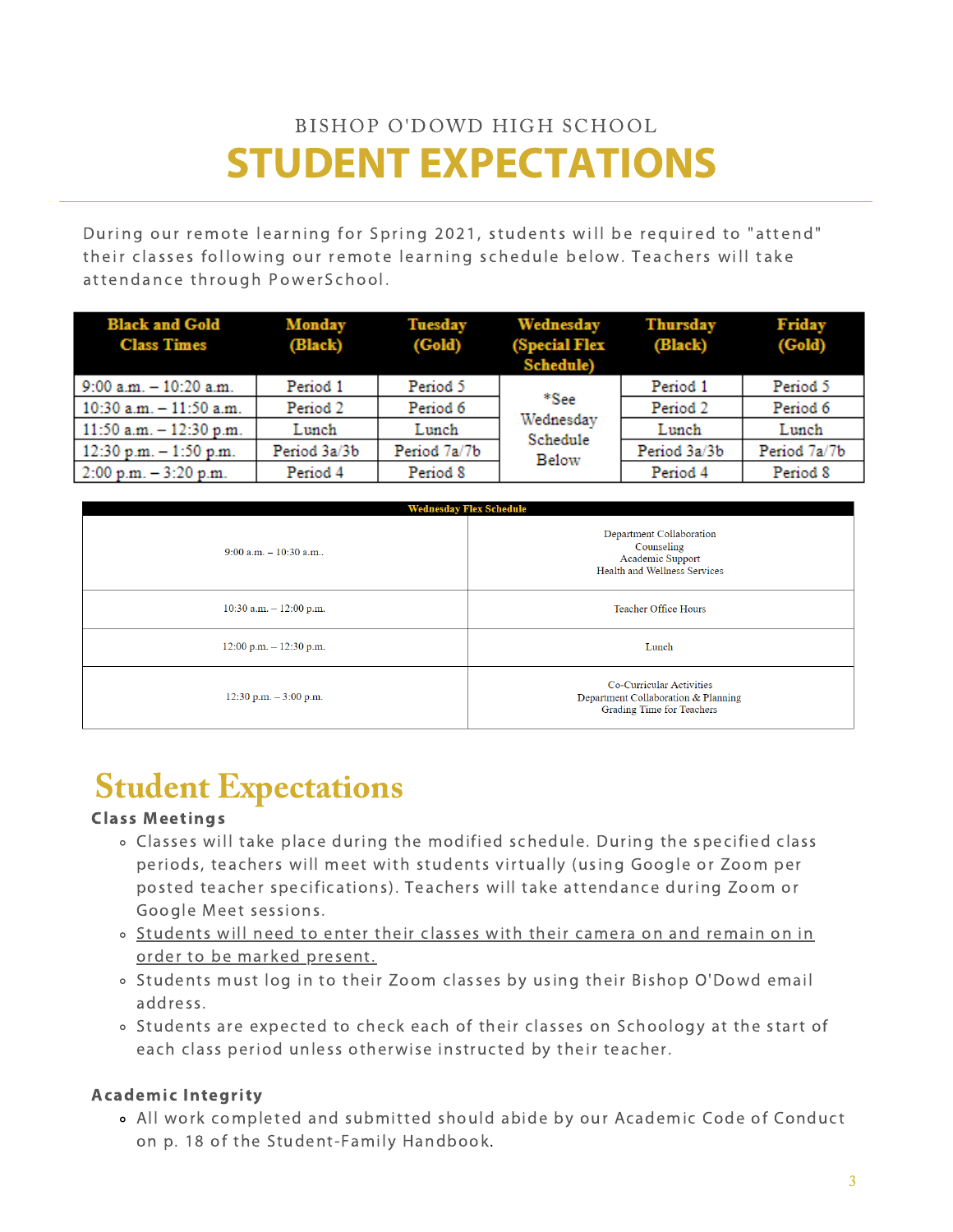### Teacher Accessibility

- All faculty/staff will be accessible to students from 8:30 a.m. 3:50 p.m. (Monday, Tuesday, Thursday, Friday)
- Teachers will be available for morning office hours (10:30 a.m. 12:00 p.m.) during our Wednesday schedule.
- Teachers will still be available via email for questions and concerns outside of office hours.
- Teachers will reply to emails and voicemails within 48 hours.

### Open Communication

- If at any point you are struggling with a class, please let your teacher and/or counselor know immediately.
- Communicate with your teachers regarding any issues understanding expectations, assignments, etc.
- Open communication between student and teachers is essential. If you are struggling, please connect with your counselor as soon as possible to guide you.

### Illness/Absenteeism

- If you become ill and/or are unable to attend a class for any reason, have your parent/guardian call and leave a message with the attendance office or e-mail attendance@bishopodowd.org
- E-mail your teachers and counselors and let them know that you are unable to engage in the class that day.
- Students who leave class early due to Wi-Fi, technology issues, or for other reasons will be contacted by either Ms. Donahue or Mr. Mason in order to gain clarity behind leaving and to provide further support.

### Counselor Availability/Academic Support

- We understand that with the amount of uncertainty and change during this time, you may feel heightened levels of stress and anxiety. This can cause difficulty focusing in "class" or completing assignments.
- Remote learning can also be a difficult transition in learning how to engage with curriculum, access resources, and complete some assignments.
- Please be sure to reach out to your counselor if:
	- You are feeling heightened levels of stress and/or anxiety.
	- You are having difficulty focusing on your classes and/or assignments.
	- You are struggling to manage your time and/or ability to meet teacher/class expectations.
	- You have any other questions or concerns that aren't able to be answered by your teacher.
	- You have any other concerns for which you might usually see your counselor.
- Counselors will be available for support during regular school hours (8:30 a.m. 3:50 p.m.)

### Patience and Flexibility

Remote learning requires flexibility. Please remember that we are all in this together. As a community, we ask that we all be patient with each other and assume best intentions.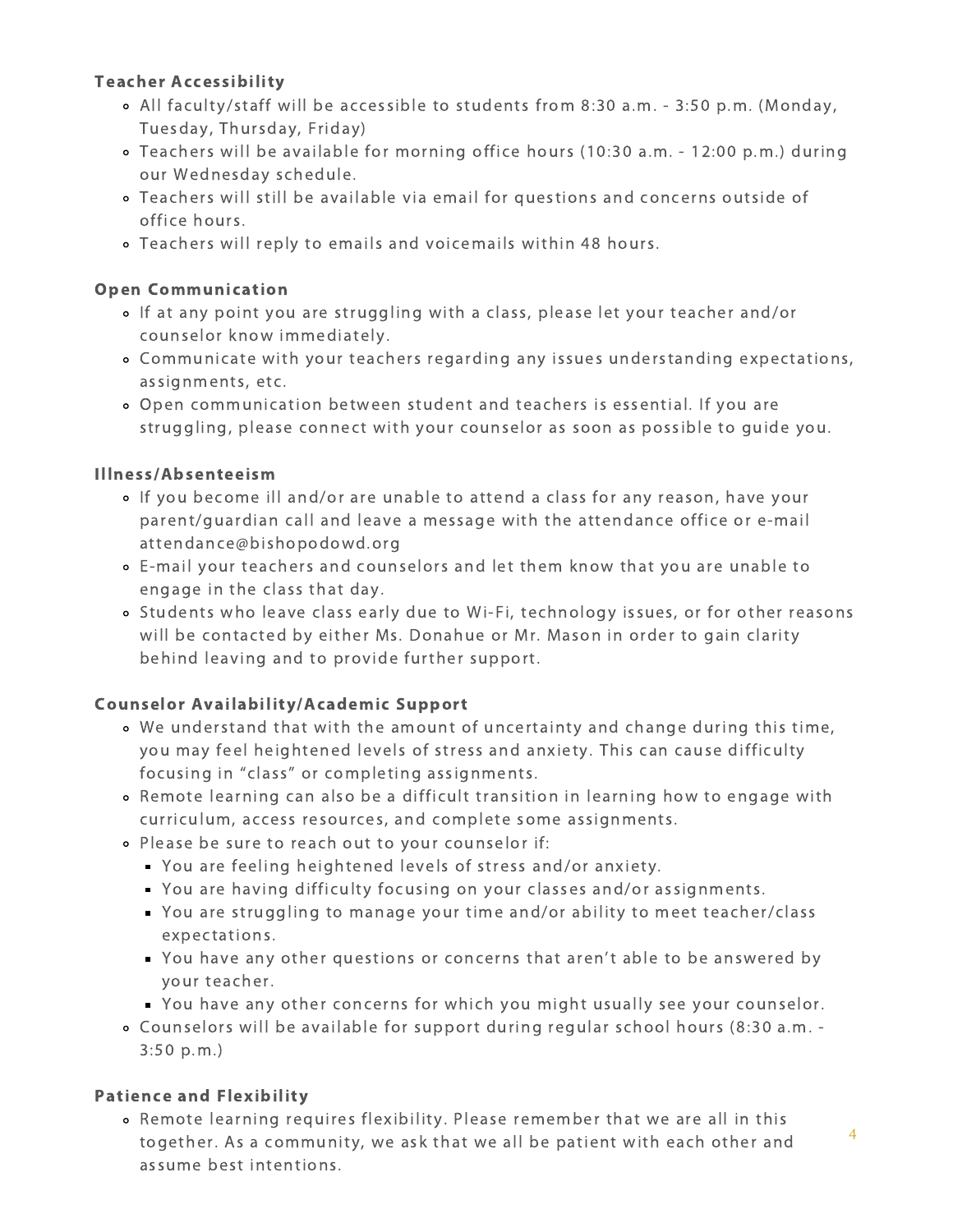### Maximizing Success for Remote Learning

### Set and maintain routines for engaging in your classes.

#### Find a comfortable space where you can work efficiently.

- When you are logging in for a virtual class with video, be sure your environment and attire are school appropriate. Students are recommended to sit at a table or desk when in class and not in their beds, home gyms, etc.
- If you have technology issues or other obstacles when trying to enter the Zoom or Google Meet session, you must email your teacher and counselor immediately.
- o In addition, contact IT for technology troubleshooting steps.

#### Regularly check your email, Schoology and PowerSchool for assignments, updates, and information from your teachers.

#### Grade updates will be posted to PowerSchool formally every two weeks by 10:00 a.m. on Thursdays.

#### Be sure to complete all work individually unless instructed otherwise by your teacher.

Continue to do your best work thoroughly and thoughtfully.

#### Set up your own tools for time management.

With much of your schoolwork being self-directed, it is important that you think about how to best manage your time to avoid procrastination.

#### Appropriate behavior for online learning platforms.

- Appropriate behavior is expected on all online learning platforms. Contributions to virtual classrooms, online discussions, etc. should be relevant and appropriate.
- Students must wear appropriate attire during classes. Refer to the Student-Family Handbook regarding dresscode.
- Video/virtual classrooms should be treated with the same level of respect as in-person class meetings.
	- Do not take screenshots or recordings of other students during class meetings
- Tone can be challenging to communicate virtually, especially in discussion groups and forums.
- o Please refer to pages 30-32 in the [Student-Family](https://www.bishopodowd.org/pdfs/administrative/Student-Family%20Handbook.pdf) Handbook for expectations.

### Ask for help as soon as you need it.

- All faculty/staff will be accessible to students from 8:30 a.m. 3:50 p.m. every school day(Monday, Tuesday, Thursday, Friday). If you need support during our distance learning days, please reach out to an adult with questions, concerns, and various needs as soon as possible.
- Please consult the Wednesday Schedule for teacher office hours.

#### Stay active as much as possible.

Be sure to try to still get exercise and stay physically active during our distance learning days.

### Stay connected to your community.

- Social distancing is not the same as social isolation. Though we are unable to be together in person, stay connected to your Bishop O'Dowd Community.
	- Continue to reach out to peers, teams, clubs, etc. and connect virtually as best you can.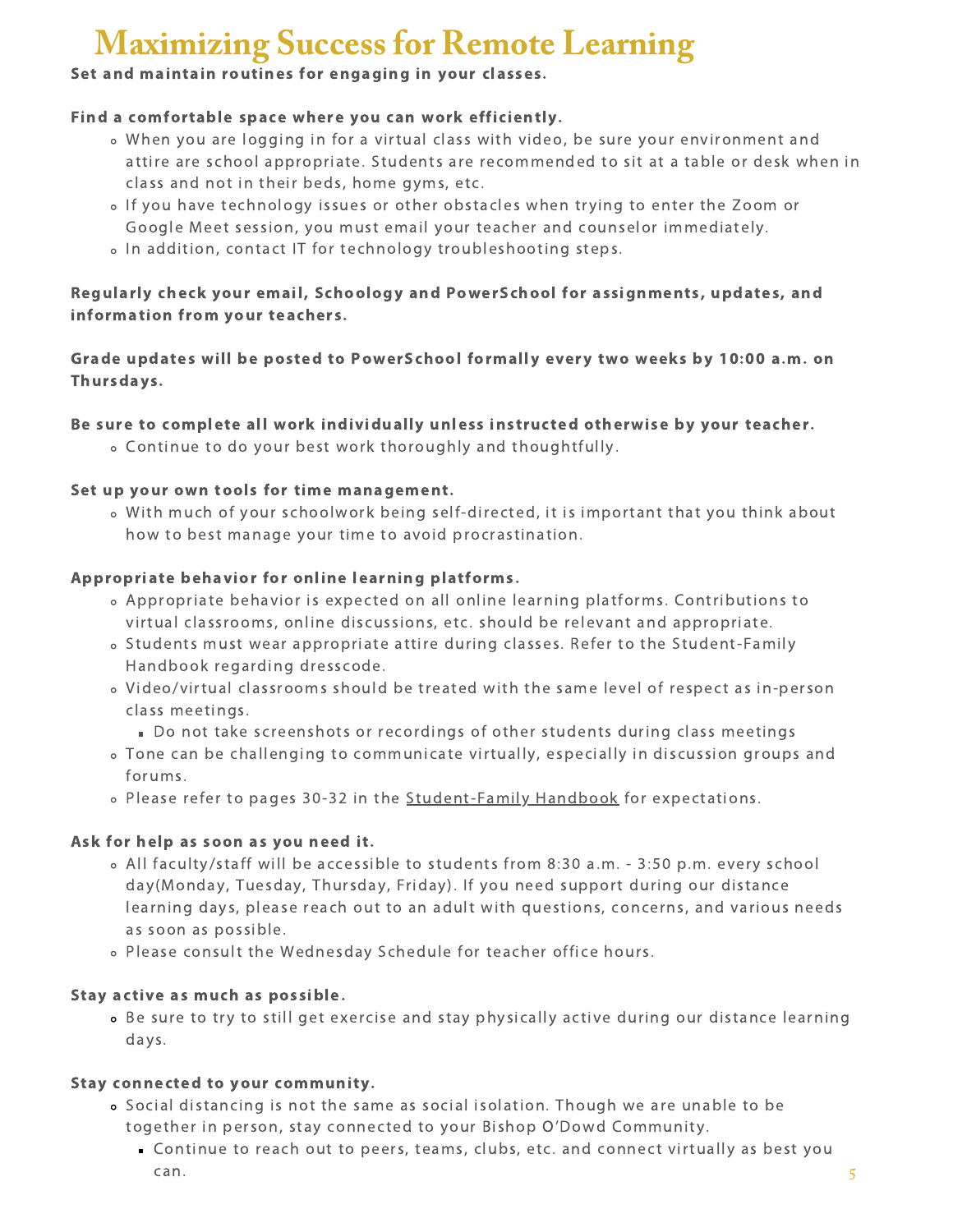### STUDENT SUPPORT BISHOP O'DOWD HIGH SCHOOL

### Introduction

The health and well-being of the O'Dowd community is our top priority. It is normal and expected that we might feel anxious amid COVID-19. The healthiest thing we can do in the face of the unknown is to acknowledge our feelings of fear and anxiety and accept them as feelings. It is not helpful to feed our anxiety with overwhelming information from too many news sources, rumors we hear in our community, and speculation. It is also normal and expec ted that we might feel more sadness or irritability during this time. It is helpful to practice compassion for ourselves and others during this time when we can no longer rely on the usual routines that keep us ac tive and engaged.

It is important to acknowledge the unique stresses placed on each family. We encourage you to be mindful of making appropriate shifts in how your household typically organizes time and responsibilities to reduce the overall stress placed on your family. Here is specific information for parents and guardians seeking guidance during this time.

- o [Parent/Caregiver](https://drive.google.com/file/d/1BwywWfzAlijHFwgveUK8-jovR2OdIR84/view) Guide to Helping Families Cope With the Coronavirus Disease 2019 (COVID-19)
- o Guía de ayuda para padres y cuidadores para ayudar a las familias a enfrentar la enfermedad [Coronavirus](https://drive.google.com/file/d/1KMc5JBf65lvo8mkPmP2NZkMYw2Mrzj1V/view) 2019 (COVID-19)
- 。家長/照顧者協助家庭因應新冠病毒/武漢肺炎疫情(COVID-19)指南

Families may develop healthy habits by:

- o Staying informed and staying in communication
- o Scheduling a range of activities
- o Practicing good hygiene
- o Taking care of yourselves and helping others cope as well

Below is information about how important student services will operate and continue during remote learning to support students' academic success and well-being. Our teams in Counseling, Academic Support, Health & Wellness, and the Library have c reated this guide to ensure each student has remote ac cess to O'Dowd teams who can support them during this time.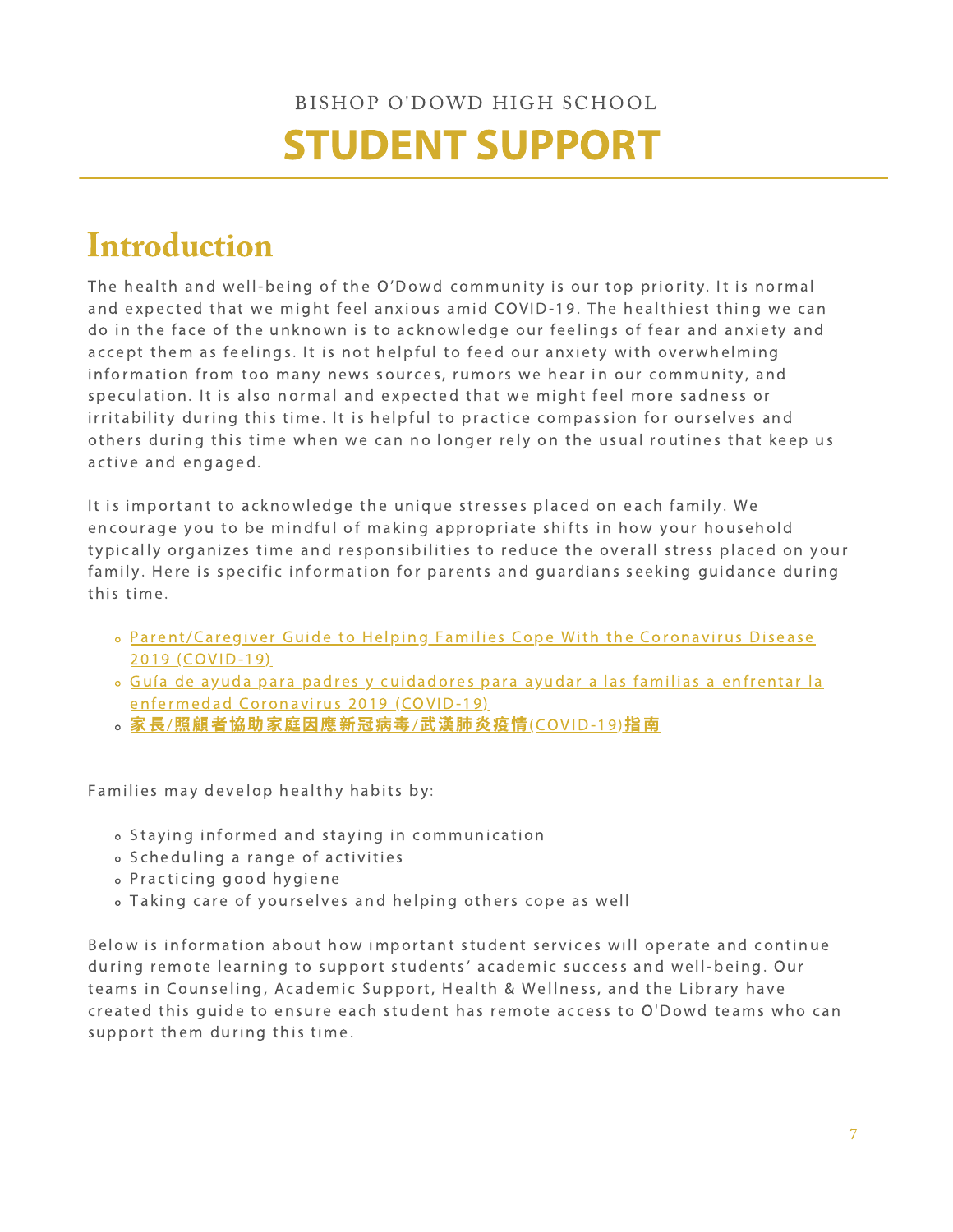### Frequently Asked Questions

#### When will classes meet?

Classes will follow a modified "Remote Learning" schedule.

#### Will I need to be "in class" during each period of the day?

Yes. You will need to meet virtually with your teacher via Zoom or Google Meet for every class. Your attendance will be based on being in class with your camera on for the entirety of the class.

#### When will teachers post assignments and grade updates?

- Weekly Plan/Calendar: To help you plan your time for the week, teachers will post a plan or calendar on Schoology before the start of the school day on Mondays (or the first day of the week) that provides students with an overview of the work expected for the week.
- Daily Lesson Plans: Daily lesson plans will be posted on Schoology by the start of the class period. You are expected to follow the lesson plan and submit required work per teacher instructions.
- Teachers will update student grades in PowerSchool every two weeks by 10:00 a.m. Thursday morning.
	- The dates for these updates are January 21, February 4, February 18, March 4, March 18, April 15, April 29, and May 13.
		- These dates are subject to change. Any changes will be updated in this guide.

#### Who should I contact if I have questions about my class or if I have class concerns?

- Students with class questions or concerns should communicate directly with their teachers first.
- If the concern about class continues, they are to email their school counselor next. The counselor will work with the student to resolve the issue with the teacher.
- The counselor will communicate with the Associate Principal if necessary.
- Students who email the Associate Principal or Principal first will be redirected to communicate with their teacher and counselor.

#### Will I get my accommodations?

Yes. If you have questions regarding accommodations, please reach out to Juliet Arechiga at jarechiga@bishopodowd.org.

#### Will I have access to Dragon Success, SMART Sessions, and Academic Coaching?

Students can count on the same level of support during remote learning that O'Dowd offers when school is on campus. Please see program descriptions on p. 9 of this guide and contact Ms. Harris at charris@bishopodowd.org if you have any questions.

#### How can I access Tech Support?

The technology department will be available from 8:30 a.m. - 3:50 p.m. Monday through Friday. Please email our tech department for individual tech support at techsupport@bishopowdowd.org. For specific questions regarding access to class portals or virtual meeting sites, please direct questions to your teacher first.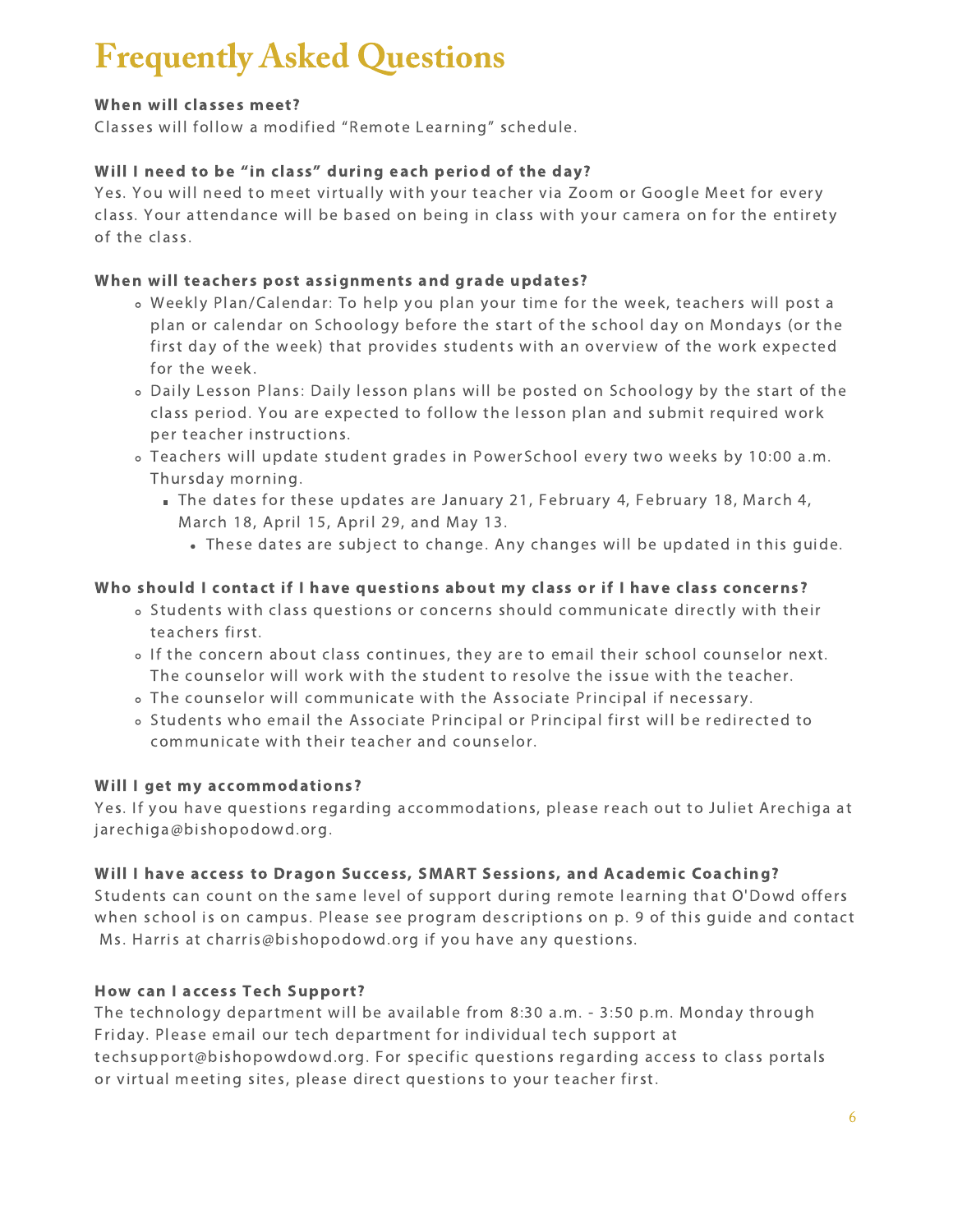### **Counseling**

All students may access their counselors through email, Zoom and phone, during regular school hours. Counselors are available to support students with all academic issues including:

- Developing study skills
- Referring to academic supports
- Creating a daily plan and routine
- Communicating with teachers
- Solving tech issues

#### Personal Counseling

Personal counseling for all students is available as well to support personal issues via email, phone, and Zoom during regular school hours to talk about your challenges. Your counselor is prepared to discuss your challenges including, but not limited to:

- Stress, anxiety, depression
- **Loneliness and isolation**
- Referrals to psychotherapist at O'Dowd and through outside agencies

#### College Counseling

Counselors are available via email, phone and Zoom by appointment during Flex for seniors during the Fall. Seniors are encouraged to stay connected with their counselor, Naviance, and be attentive to communications from College Counseling regarding upcoming deadlines and opportunities for support as they prepare to apply to college.

Links to Testing/College Responses to COVID-19

- $-SAT$  $-SAT$
- [ACT](https://www.act.org/content/act/en/covid-19.html)
- College [Responses](http://nacacnet.org/college-admission-status-coronavirus) and Resources

If you have any questions, please reach out directly to your counselor for guidance.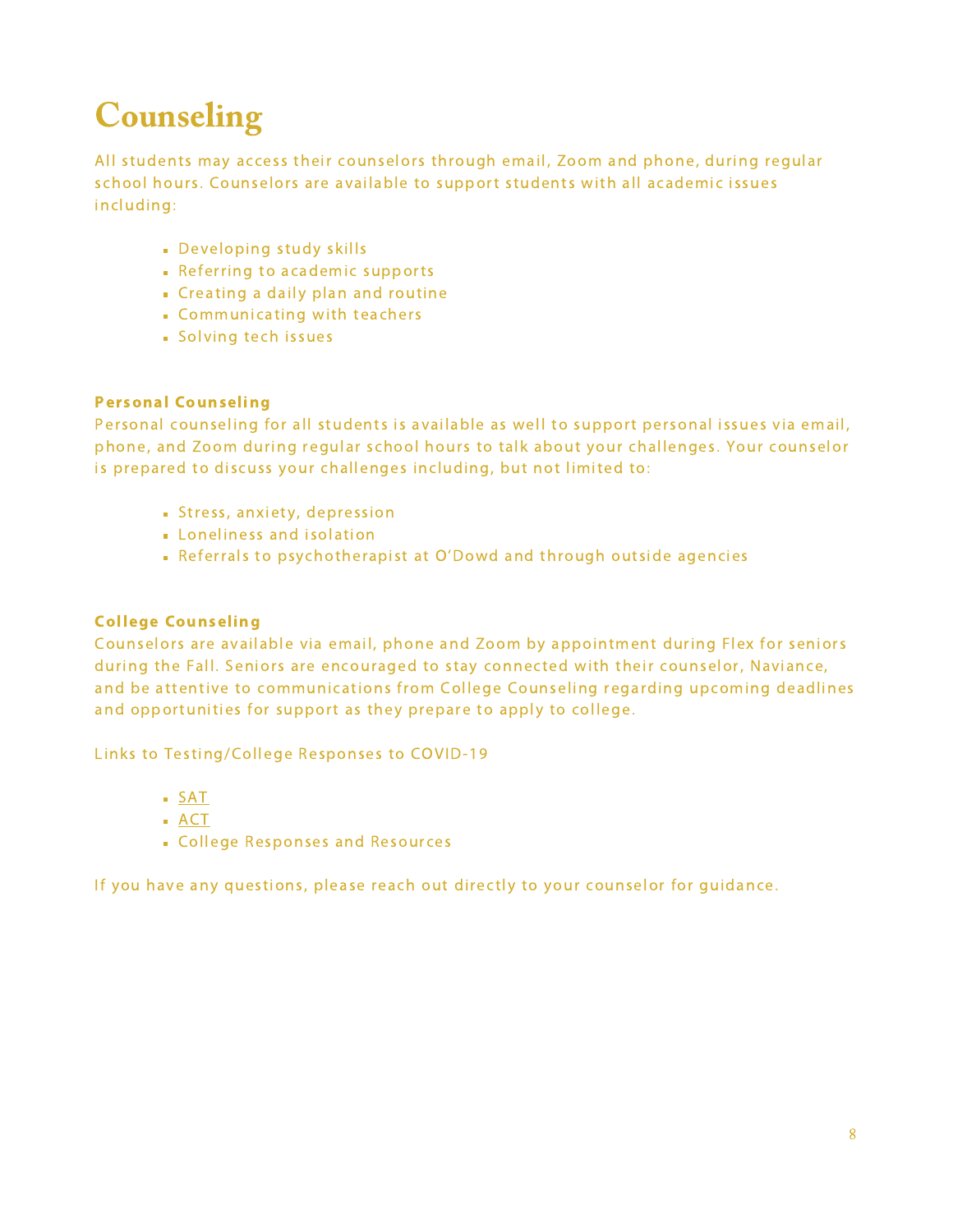### Academic Support Services

During Remote Learning, the following Academic Support programs will continue.

- Dragon Success is O'Dowd's academic coaching program for 9th and 10th graders. Students work closely with an academic coach who provides help transitioning into high school. Students work on goal setting, organizational skills, planning and time management, effective communication, and self-advocacy. Contact Malik McCord for more information.
- SMART Sessions are available for students via video conferencing. SMART Sessions provide O'Dowd students help with identifying and resolving roadblocks to academic success. These sessions are subject specific, teacher-led study groups that meet before or after school and require the student to commit to a fixed schedule for the entire semester. Contact Catherine Harris for more information at charris@bishopodowd.org.
- Catch-Up Support and Concussion Management is available for students who may have extended absence or a concussion. If a situation arises, please contact your counselor. If/when this support is needed, please look for email communication from Mr. McCord.
- Academic Coaching Candidates for Academic Coaching come from the bi-weekly list of students at risk of academic probation or by referral. Please look for email communication regarding how to access your academic coach.

If you have any questions, please reach out to your regular contact for support or email Catherine Harris (charris@bishopodowd.org).

### Health & Wellness and Clinical Services

We will continue to support students and families through offering therapy through secure video [conferencing](https://drive.google.com/file/d/1RAUHXRkR2Mm0WHwqJTNWwvbWhIhkd3Rm/view) software especially designed for providing telehealth services. Please email Mark Lederer (mlederer@bishopodowd.org) to make an appointment. Please see complete resources for support on page 15 of this guide.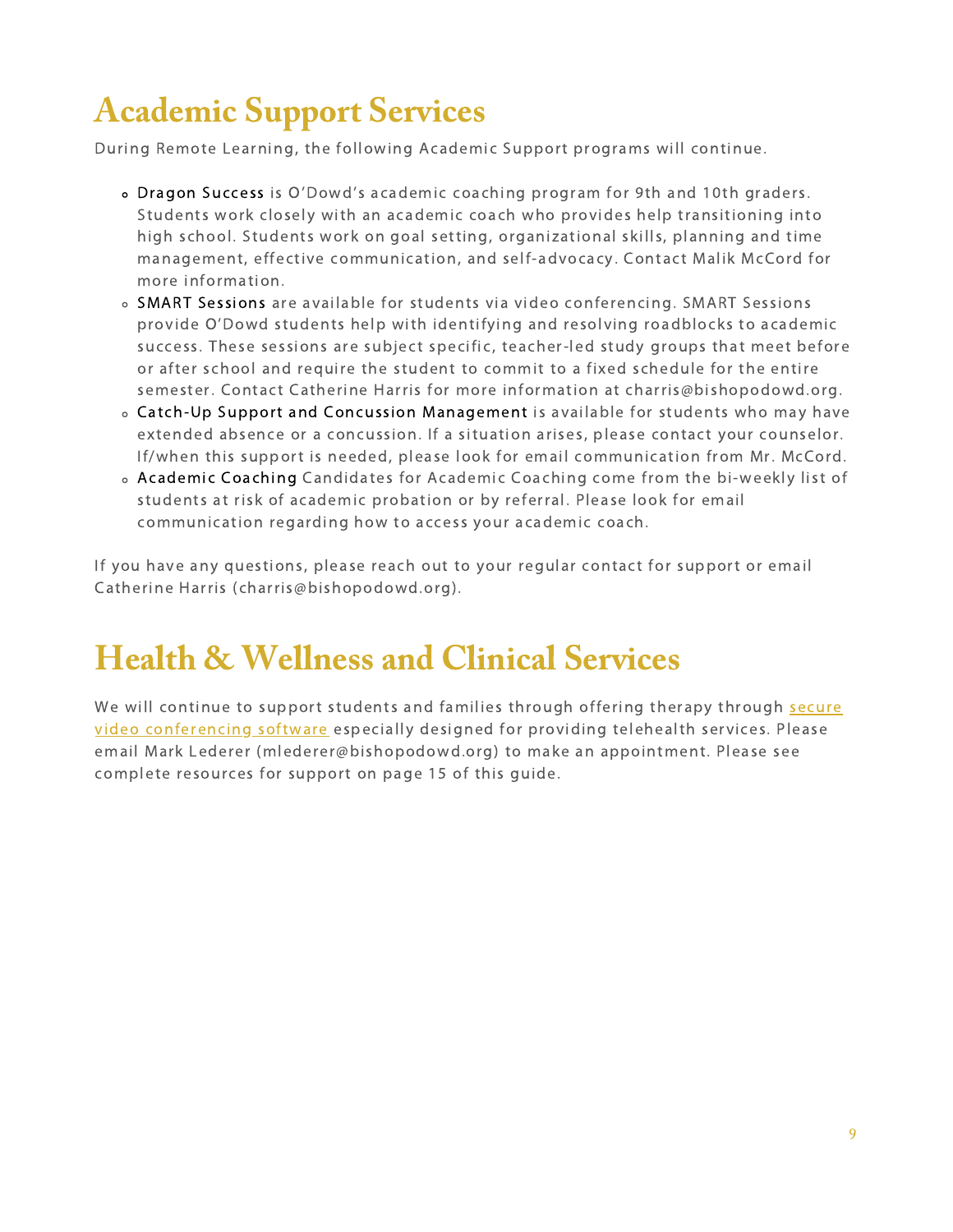### Library Services

During this remote learning period, only the physical space and books will be inaccessible. Otherwise, the library will continue supporting students and teachers while school is in session. Here's what you need to know:

- We have over 30 databases with reference sources, academic articles, magazines, and newspapers that students can access electronically. We have nearly 200,000 full text ebooks available to our community. Yep, it's true, O'Dowd is blessed with top notch materials.
- Students know they can find the passwords to these resources in Schoology in the Library Group resource file. If you cannot remember the password, please email Ms. Counts at acounts@bishopodowd.org.
- Many classes have LibGuides which provide specific research materials for a class or assignment. LibGuides are accessible through the Schoology Library Group in the resource file. Did you know most college libraries use LibGuides to deliver research information to their students? Students will be LibGuide experts by the time they get to college!
- Most importantly, we are available to support students:

#### Live Chat: Available on Google Classroom (code: lptbors). Monday - Friday

- 8:00am 9:00am
- 11:25am 12:05pm
- 3:00pm 4:00pm

By Appointment: Email Annette Counts (acounts@bishopodowd.org) to set up a time to chat.

Same Day Requests: Any requests emailed to Ms. Counts before 2pm will be answered by 3pm the same day.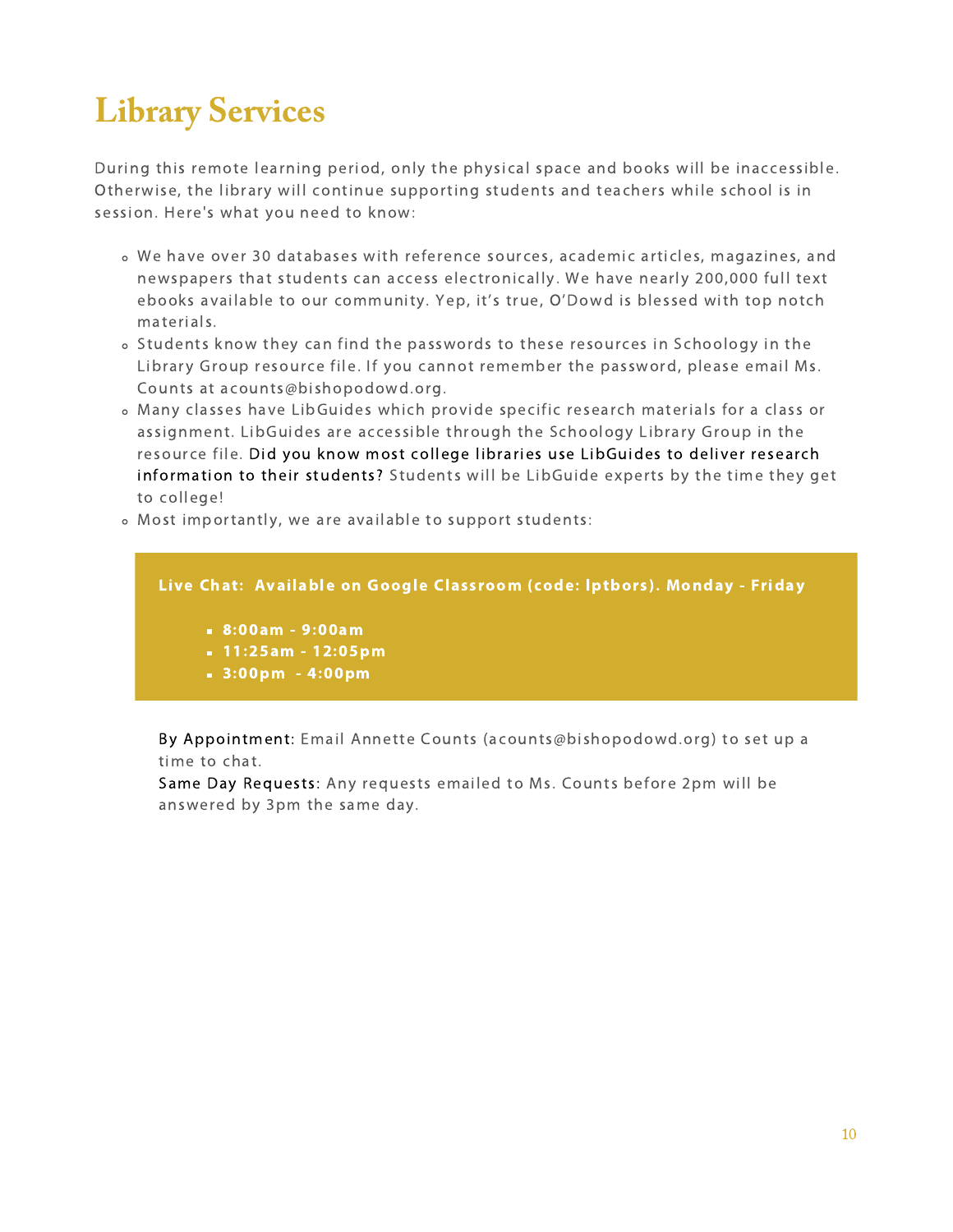### Additional Resources

Our community's continued health and well-being is our top priority during this challenging time. Below are additional resources to support O'Dowd families.

- National Association of School Psychologists --Talking to Children About COVID-19 [\(Coronavirus\):](https://www.nasponline.org/resources-and-publications/resources-and-podcasts/school-climate-safety-and-crisis/health-crisis-resources/talking-to-children-about-covid-19-(coronavirus)-a-parent-resource) A Parent Resource
	- · Hable con sus hijos sobre el COVID-19 [\(Coronavirus\):](https://drive.google.com/file/d/11W6reCTynT3IZAY5Jjen5k2CdyY21sGr/view?usp=sharing) Un recurso para padres
	- · 和孩子談論COVID-19(冠狀病毒): 家長資源
	- Nói Chuyện với Trẻ Em về COVID-19 [\(Coronavirus\)](https://drive.google.com/file/d/10vLh-QMiOz4_EOdYb9DuiwKmLXUUwL2q/view?usp=sharing) Tài Nguyên cho Phụ Huynh
- CDC -- Talking with children about [Coronavirus](https://www.cdc.gov/coronavirus/2019-ncov/community/schools-childcare/talking-with-children.html) Disease 2019: Messages for parents, school staff, and others working with children
- PBS [NewsHour](https://www.pbs.org/newshour/health/10-tips-for-talking-about-covid-19-with-your-kids) -- 10 tips for talking about COVID-19 with your kids
- American [Psychological](https://www.apa.org/research/action/speaking-of-psychology/coronavirus-anxiety) Association -- Speaking of Psychology: Coronavirus Anxiety
- CDC -- Mental Health and Coping During [COVID-19](https://app.getresponse.com/click.html?x=a62b&lc=SBkDze&mc=Ip&s=Yp8jli&u=SeOId&y=2&z=EwPWGYm&)

### Student Support Leaders

- Mark Lederer, MA MFT, Director of Health and Wellness mlederer@bishopodowd.org
- Fran Warmerdam, MS MFT, Director of Counseling fwarmerdam@bishopodowd.org
- Catherine Harris, Director of Academic Support charris@bishopodowd.org
- Annette Counts, Librarian acounts@bishopodowd.org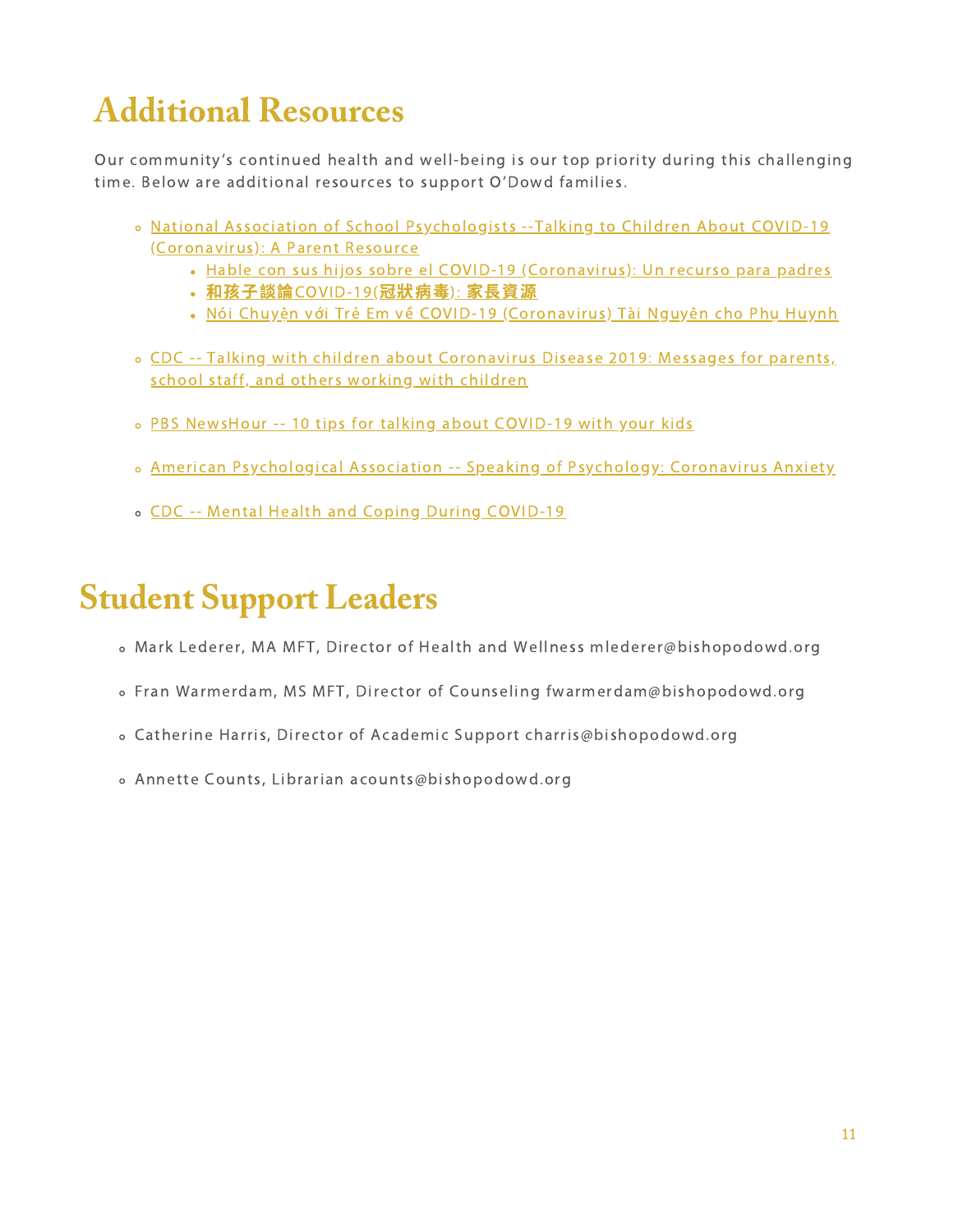### BISHOP O'DOWD HIGH SCHOOL

# PARENT RECOMMENDATIONS

As we engage in our remote learning this fall, we recognize the amount of change and uncertainty our students are facing. Below are recommendations for how to best support your children during this time.

### Create and Maintain Routines

- It will be important for your student to maintain some level of consistency in their schedule while engaged in remote learning.
	- Please help them maintain regular school day schedules and routines. This should include regular wake-up and bedtimes as well as consistent breakfast, lunch, and dinner routines.

### Create and Define an At-Home Study Space

- If possible, help your student identify and define their at-home study space.
	- Create an area that will be comfortable for them to be engaged with school assignments for extended periods of time.
	- It can be helpful for this space to be separate from bedrooms or social areas if possible, where they will feel like they are "in school."
- If possible, this should be a comfortable and quiet space with limited distractions.
- If possible, this should also be a space with a strong internet and/or hotspot connectivity.

### Check In Daily

- Check in with your student about the weekly outline of teacher expectations.
	- Discuss their strategies for time management.
	- Ensure they understand the weekly expectations for when and how to check in for attendance in each of their classes.
- Ensure they understand each of their teacher's expectations for attendance, participation, and assignment submissions and assessment.
	- Ask them if there are things they don't understand or for which they need additional support. Encourage them to communicate any of these needs with their teachers and/or counselor as soon as they arise.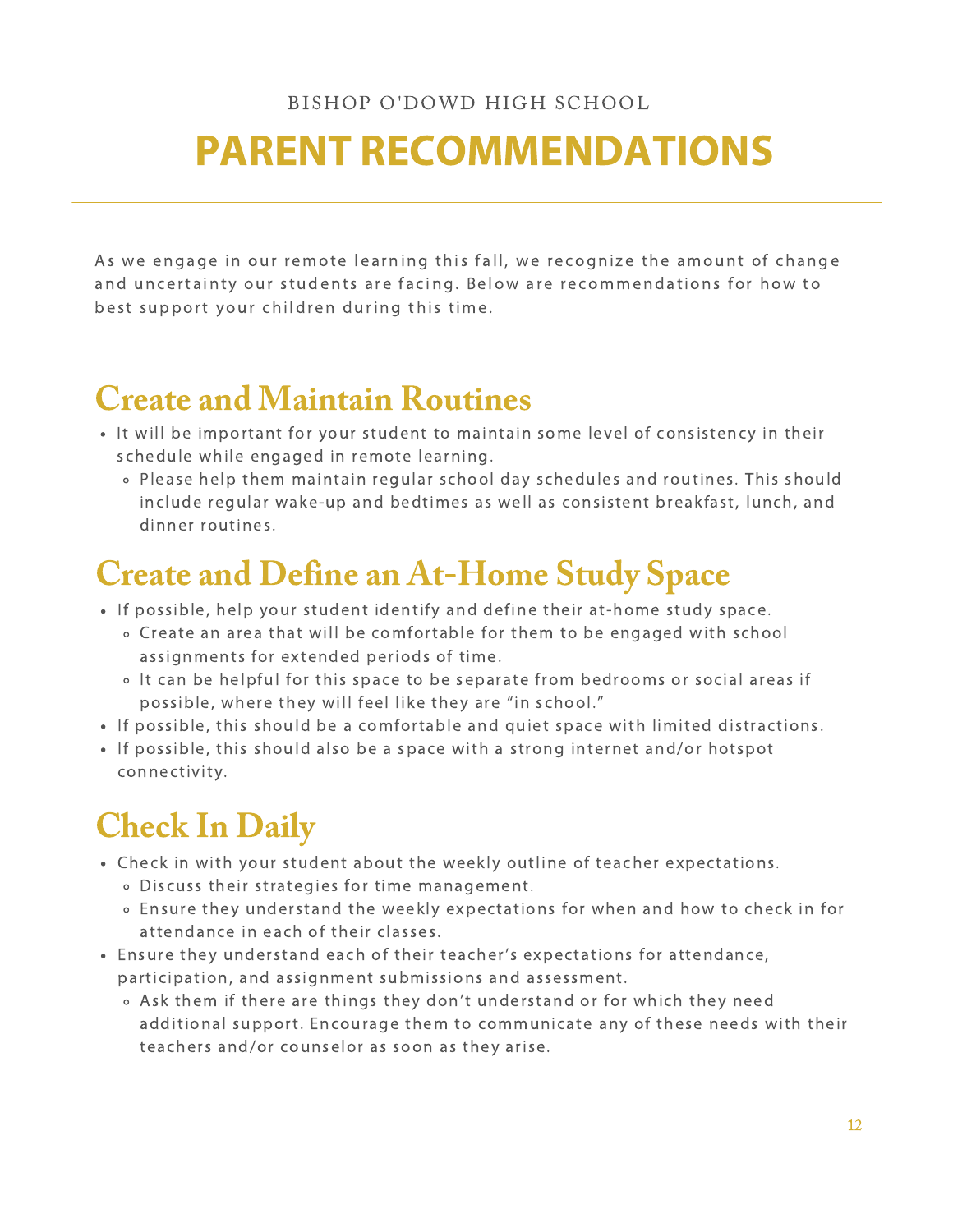### Maintain Open Communication

- O'Dowd faculty and staff will be maintaining regular school hours between 8:30 a.m. and 3:50 p.m. Teachers and student support staff are available to connect via e-mail for questions and concerns.
	- Please be mindful that faculty/staff may be receiving an unusually high number of emails during remote learning. Please keep communication concise and be patient with responses.

### Support Physical Activity and Exercise

- Your student may be at screens for much longer periods of time than they are used to in classrooms.
	- Encourage them to use the 10-minute "passing periods" and lunch break to step away from their screens and move around their space.
	- Consider limiting other online activities.
- It is important for your student to take a break between their school day and any additional studying that they may need to do.
	- Encourage your student to engage in different types of activities after completing their school day.
	- Consider ways that you might be able to incorporate physical activity and/or social connections as part of your afternoon/evening routines.

### Monitor Stress and Anxiety

- Many of us are feeling heightened levels of stress and anxiety during social distancing and remote learning. This can cause difficulty focusing or completing assignments.
- Your student may be experience stress as they transition into remote learning as they learn how to engage with the curriculum, access resources, and complete various types of assignments.
- Encourage your student to reach out to their counselor if:
	- They are feeling heightened levels of stress and/or anxiety.
	- They are having difficulty focusing on their classes and/or assignments.
	- They are struggling to manage their time and/or ability to meet teacher/class expectations.
	- They have any other questions or concerns that aren't able to be answered by their teacher.
	- They have any other concerns for which they might usually see their counselor.
- Counselors will be available for support during regular school hours between 8:30am-3:50pm.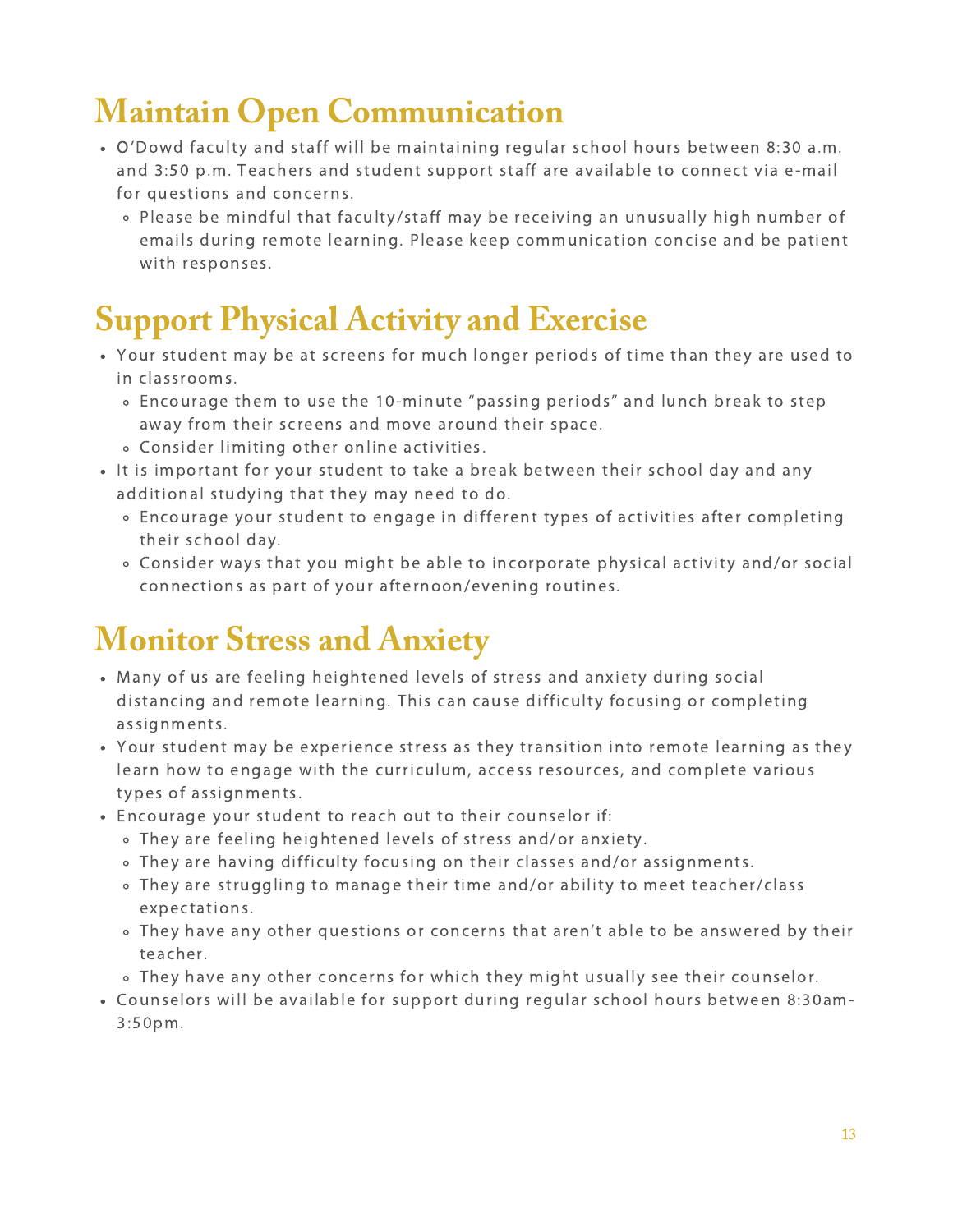### Maintain Community Connection

- Social distancing is not the same as social isolation. Though circumstances may limit our ability to engage in social settings and social interactions, it is important to ensure that your student does not become isolated.
	- Even though students are unable to attend class in person, encourage them to maintain connections with friends, teammates, etc. If circumstances permit, support them in engaging in social interaction to whatever degree possible.

### Engage with Patience and Flexibility

Remote learning requires flexibility. Please remember that we are all in this together. As a community, we ask that we all be patient with each other and assume best intentions.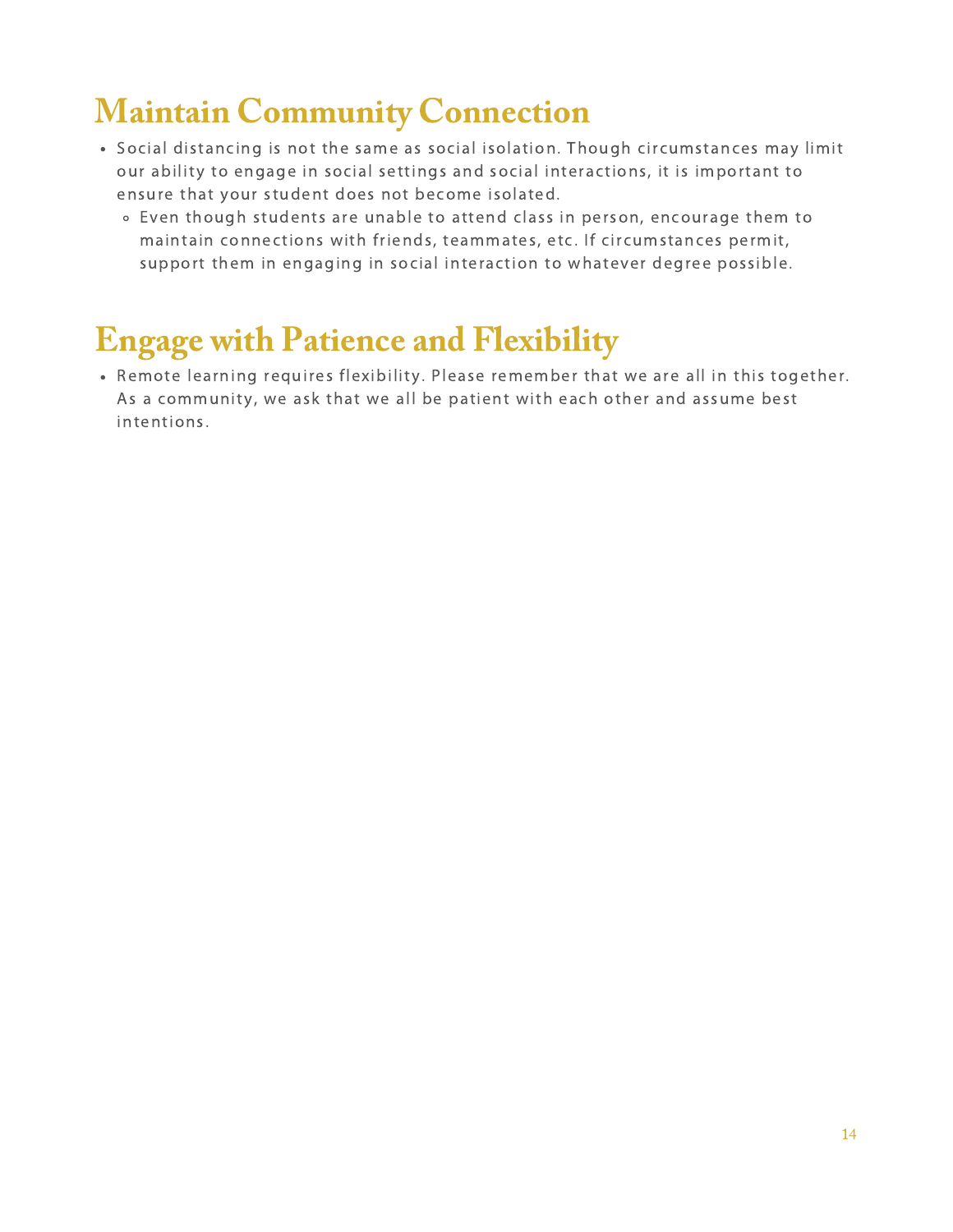### BISHOP O'DOWD HIGH SCHOOL

## HEALTH & WELLNESS AND CLINICAL SERVICES

The following Health and Wellness supports and resources are organized with a multitiered systems of support model in mind: universal, group, and [individual](https://schoolguide.casel.org/uploads/2019/01/SEL_MTSS-and-PBIS.pdf).

### Support Apps and Resources for All

Below is a list of apps that everyone can use to learn how to cope with the challenges of these unique times and continue to grow.

[MoodTools](http://www.moodtools.org/) MoodTools is a self-help app targeting depression. It provides psychoeducation about risk factors and psychosocial approaches to treatment, a depression symptom questionnaire (PHQ-9), a thought diary, a suicide safety plan, and videos such as meditation guides.

[MindShift](https://www.anxietybc.com/resources/mindshift-app) Targeted to help adolescents, teens, and young adults gain insight into and basic skills to manage their symptoms of anxiety disorders, including GAD, social anxiety, specific phobias, and panic attacks. It's also useful for managing worry, performance anxiety, test anxiety, and perfectionism. The skills taught may be applied to individuals with physical, emotional, cognitive, or behavioral manifestations of anxiety, providing users with more helpful, balanced ways of thinking about feared situations.

[HeadSpace](https://www.headspace.com/headspace-meditation-app) Targeted to anyone who wants to learn meditation to reduce anxiety and stress and improve their attention and awareness; good for a beginner to establish a regular meditative routine. The skills taught include mindfulness and cognitive diffusion, breathing exercises, meditation practice, tips for increased relaxation, concentration; may be applied to anxiety and depressive disorders, PTSD, and OCD, especially in conjunction with a health provider.

[Breathe2Relax](https://itunes.apple.com/us/app/breathe2relax/id425720246?mt=8) A simple, intuitive, and attractive mobile app designed by the National Center for Telehealth & Technology to teach breathing techniques to manage stress. The skills taught may be applied to those with anxiety disorders, stress, and PTSD. This app can be personalized to a pace that the user finds relaxing; includes a video demo, reading materials, and charts to map personal progress. Helpful for self-starters or those working with a therapist to include breathing techniques in their overall treatment.

[SuperBetter](https://www.superbetter.com/) SuperBetter builds resilience - the ability to stay strong, motivated and optimistic even in the face of change and difficult challenges. Playing SuperBetter unlocks heroic potential to overcome tough situations and achieve goals that matter most.